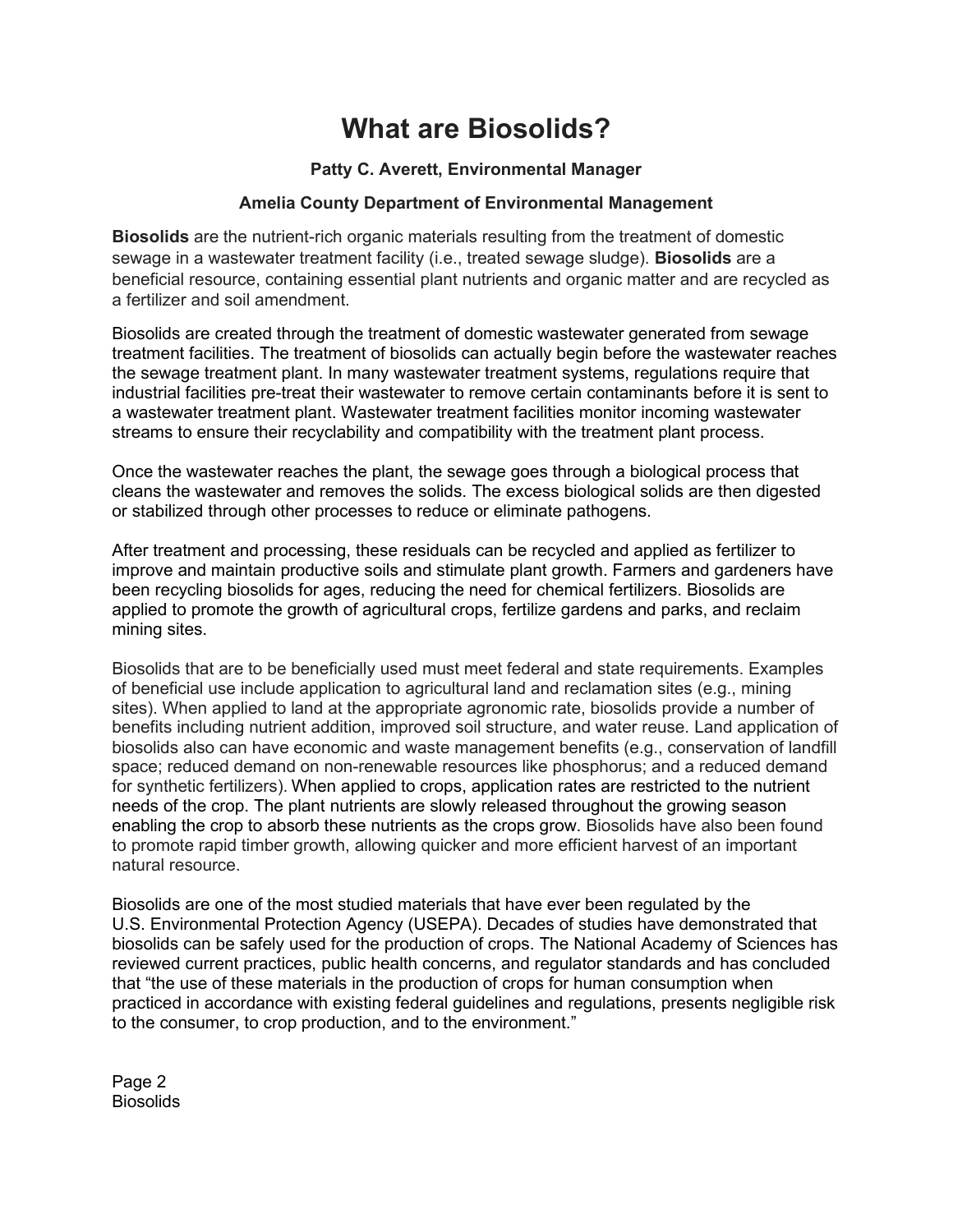Virginia regulations dictate minimum setback distances (feet) to the land where biosolids are applied. These include 400 feet from public water supply reservoirs, 200 feet from an occupied dwelling, 100 feet from water supply wells or springs, 100 feet from surface waters (streams, ponds, rivers and lakes) without a vegetated buffer, and 100 feet from property lines. (As a reference, residential wells must be located 50 - 100 feet from septic systems). Setbacks from property lines and occupied dwellings can be extended up to 400 feet upon a physician's request due to a medical condition when submitted to the Virginia Department of Environmental Quality (DEQ) on their required form. Materials cannot be applied when groundwater tables or bedrock are within 18 inches of the surface.

Staging is the placement of biosolids on a permitted land application field, within the land application area, in preparation for commencing land application or during an ongoing application, at the field or an adjacent permitted field. Biosolids may be staged for up to seven days from the first day biosolids are offloaded onto the staging area.

Biosolids applicators must be certified by DEQ and their responsibilities require them to remain on site at all times during land application activities. They must also ensure that land application operations are in compliance with the regulations. There are three companies currently permitted to land apply biosolids in Amelia: VPA00841 Nutri-Blend: 11,801.4 gross acres currently permitted, 159 fields on 18 sites: VPA00813 Synagro: 29,742.1 gross acres currently permitted, 290 fields on 29 sites; and VPA00811 Recyc Systems: 3,258.8 gross acres currently permitted, 158 fields on 15 sites.

The permit holder shall take appropriate steps to prevent drag-out and track-out of dirt and debris or biosolids from land application sites onto public roads. Where material is transported onto a paved or public road surface, the road surface shall be cleaned thoroughly as soon as practicable, but no later than the end of each day.

Crops cannot be harvested until 30 days to 38 months after land application, depending on the crop. Animal and human access to the land application site is restricted for 30 days, and up to one year, after application.

Below are some frequently asked questions about biosolids:

## **Can biosolids harm our streams and groundwater?**

Federal and state regulations, agricultural best management practices and nature provide multiple layers of protection for our streams and groundwater. Studies also show that biosolids can help reduce runoff into our streams and leaching into groundwater.

Virginia regulates how biosolids are applied in order to prevent runoff into streams or leaching into groundwater. Studies have demonstrated that biosolids applied according to current EPA and Virginia standards pose no risk to the Commonwealth's water. The Joint Legislative Audit and Review Commission (JLARC) researched biosolids impact on groundwater and surface water in its report prepared in 2017, finding that water contamination risk is very low when biosolids are applied with state regulations

## **Who regulates the generation and land application of biosolids in Virginia and how can I be sure they protect my health and the environment?**

The EPA and DEQ enforce clearly defined regulations that are designed to protect human Page 3 **Biosolids**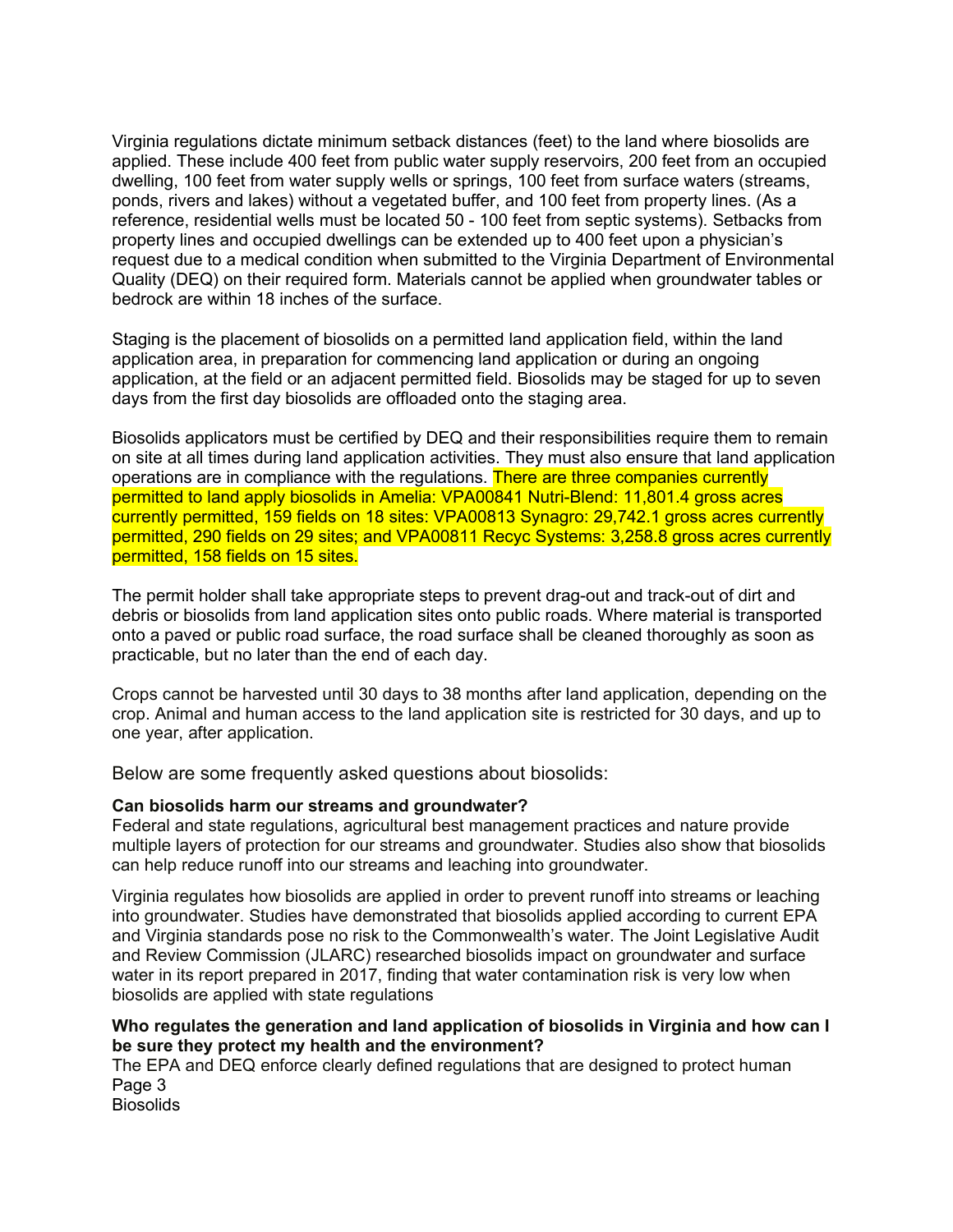health and the environment. Virginia's regulations also involve the Department of Conservation and Recreation (DCR), among others. Local governments have the authority to establish their own land application monitoring programs and Amelia County has a monitoring program under the Department of Environmental Management. Local monitors may inspect land application sites within their locality and respond to citizen concerns. However, localities DO NOT have the authority to enact local requirements that are more restrictive than state regulations. Amelia County passed an ordinance in 1999 that banned biosolids applications within the county. A landowner group filed suit against the ordinance and the county's ban was upheld by the Circuit Court. However, an appeal of this ruling made its way to the Virginia Supreme Court and the original verdict was overturned. In addition, Appomattox County also adopted a stringent ordinance that was restrictive of biosolids applications. This ordinance was challenged as well and was rejected by the courts. Through these court cases and other regulatory actions, landowner rights to apply the material under guidelines issued by DEQ have been affirmed.

Local authorities and adjoining landowners receive notice when permits are initiated or modified and are given a chance for input. Local authorities are also notified of upcoming applications.

The comprehensive regulatory program that exists today, which includes federal, state and local components, is based on decades of research and is designed to protect public health and the environment.

#### **How do biosolids help soils and crops?**

Biosolids enrich the soil with essential nutrients and add needed organic matter to the soil.

Biosolids contain many essential plant nutrients, including the primary macronutrients nitrogen, phosphorus, and to a lesser extent, potassium. Biosolids supply these needed elements to plants much like commercial fertilizer.

#### **Can biosolids be applied to forests?**

The application of biosolids to forestland is recognized as an effective method of fertilization and soil conditioning. Biosolids enhance tree health, promote growth and can improve wildlife habitat. When best management practices (BMP) are used, research shows that biosolids can help protect water quality.

Pine forests in the Piedmont and upper Coastal Plains areas of Virginia are well suited to land application of biosolids, since most of these forests are located in nutrient deficient soils.

#### **How do other states and countries handle biosolids?**

The recycling of biosolids is a widespread and accepted practice throughout the United States and the world.

According to the EPA, all 50 states have biosolids management programs. According to a United Nations report, the land application of biosolids is continuing to grow in Europe and the agricultural recycling of biosolids is in wide use throughout most western nations, including Canada, Australia and New Zealand.

#### **How much land is receiving biosolids in Virginia?**

According to DEQ, during 2016, approximately 130,219 dry tons of biosolids were applied to more than 35,300 acres of permitted land application sites. During 2020, in Amelia County biosolids were applied to 5,084.72 acres.

**Biosolids** Page 4